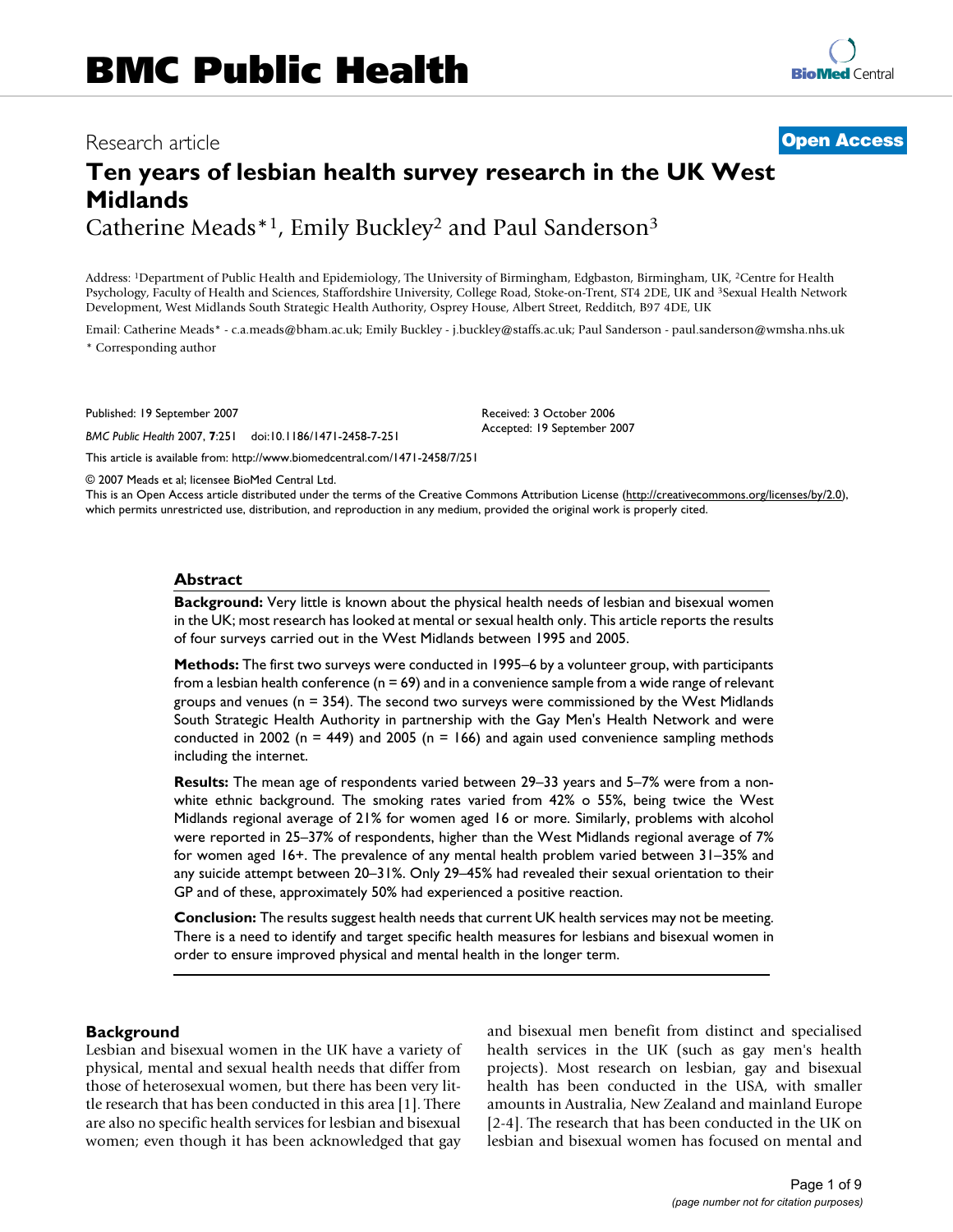sexual health rather than physical health needs[5-8]. A recent review of the health needs of women who have sex with women discussed mainly sexual and mental health issues[9]. However, it also mentioned that the specific risk of cancers in this group has not been formally studied. Since this review was published, there has been a cohort study looking at a variety of cancers over 8 years' follow up in a sample of Danish men and women in registered homosexual partnerships[10]. They found that women in registered partnerships had similar cancer risks to the general female population except for a lower risk of cervical carcinoma in situ. The review also mentioned that the rates of smoking and consumption of alcohol were higher in women who had sex with women compared to heterosexual women but this was not referenced and no quantification of the higher rates were given [9]. The present paper aims to provide an indication of the rates of health behaviours and other indices of health in a population of lesbians and bisexual women in the UK.

Unfortunately there are considerable difficulties with conducting research within the lesbian and female bisexual community. There is no comprehensive list of all lesbians and bisexual women so no adequate sampling frame from which to take a random sample. Therefore, much survey research to date has relied on some form of non-probability sampling, also known as convenience sampling[6,8]. An exception to this is a consecutive sample used to survey participants attending UK GP practices[7]. However, that sample relied on participants being open about their sexual orientation and those who are open may differ from those who are not. The difficulty with convenience samples is the impossibility of knowing the generalisability to the population as a whole. On the other hand, in any health research, it is ethically important for potential participants to be allowed to refuse participation without having to give a reason. Random sampling techniques used when researching sensitive topics tend to have high levels of refusers and lesbians, gay men and bisexuals can refuse to participate in a very particular way – by not being open about their sexual preference. Therefore a random sample may not be as representative as one might at first assume[11]. One recent survey using probability sampling of British households found a prevalence of lesbians at 0.3% (and a drop-out rate of 28.5%)[12]. On the other hand, a recent population survey undertaken in the Netherlands found a prevalence of female homosexuality and bisexuality of 1.5% and 1.2% respectively. It is unclear whether a similar UK prevalence would have been found, using the same methodology[13] If the current UK government estimate that 5–7% of the population is homosexual (based upon a review of eleven population surveys conducted in USA, UK and the Netherlands) is true,[14] the UK survey found a very low prevalence[12].

This article reports the results of four surveys that were carried out in the West Midlands between 1995 and 2005. It investigates some aspects of physical and mental health within the lesbian and bisexual community and their use of health services.

## **Methods**

All participants were volunteers and not recruited via the NHS, either as staff or as patients so no ethical permission was required. However, ethical approval was sought and granted by Staffordshire University Ethics Committee for the fourth survey (Measure for Measure 2 conducted in 2005) as the University required that an ethical opinion be sought. Any person approached to participate in any of the surveys could decline by refusing to complete a questionnaire. All information was collected anonymously.

The first two surveys were conducted by a volunteer group called Lesbewell that was active in the Birmingham area between 1994–7 whose aim was to provide some health promotion for lesbian and bisexual women in the West Midlands. The group consisted of 12 volunteers of a variety of backgrounds including medicine, nursing and social care and organised a monthly newsletter and two lesbian health conferences in 1995 and 1996.

The first survey (Lesbewell 1) was conducted on participants at the second lesbian health conference, the aim being to discover participants' health needs and demographic information in order to help Lesbewell campaign for better health provision and information for lesbians. The second survey (Lesbewell 2) was part funded by Birmingham Health Authority and conducted between 1996 and 1997 on a much larger sample intended to be more representative of the lesbian population. There were four main aims of this survey: to identify health issues of interest to the lesbian community, to discover the preferred modes of health promotion on identified health issues, to discover how well the Lesbewell monthly newsletter was providing useful health information in terms of coverage and content and to investigate participants' experiences of GP and sexual health provision. The questionnaire was piloted first to establish whether the lesbian community would be amenable to a study of this type. The full questionnaire was distributed through the Lesbewell mailing list, through existing contacts with other groups (social groups, student groups, helplines, health groups, youth groups and sporting and activity groups), through personal contacts and private lesbian events and by visiting a wide range of gay and lesbian pubs and clubs. Every effort was made to involve as wide a cross-section of the lesbian community as possible.

The second two surveys (Measure for Measure 1 and 2, conducted in 2002 and 2005) were commissioned by the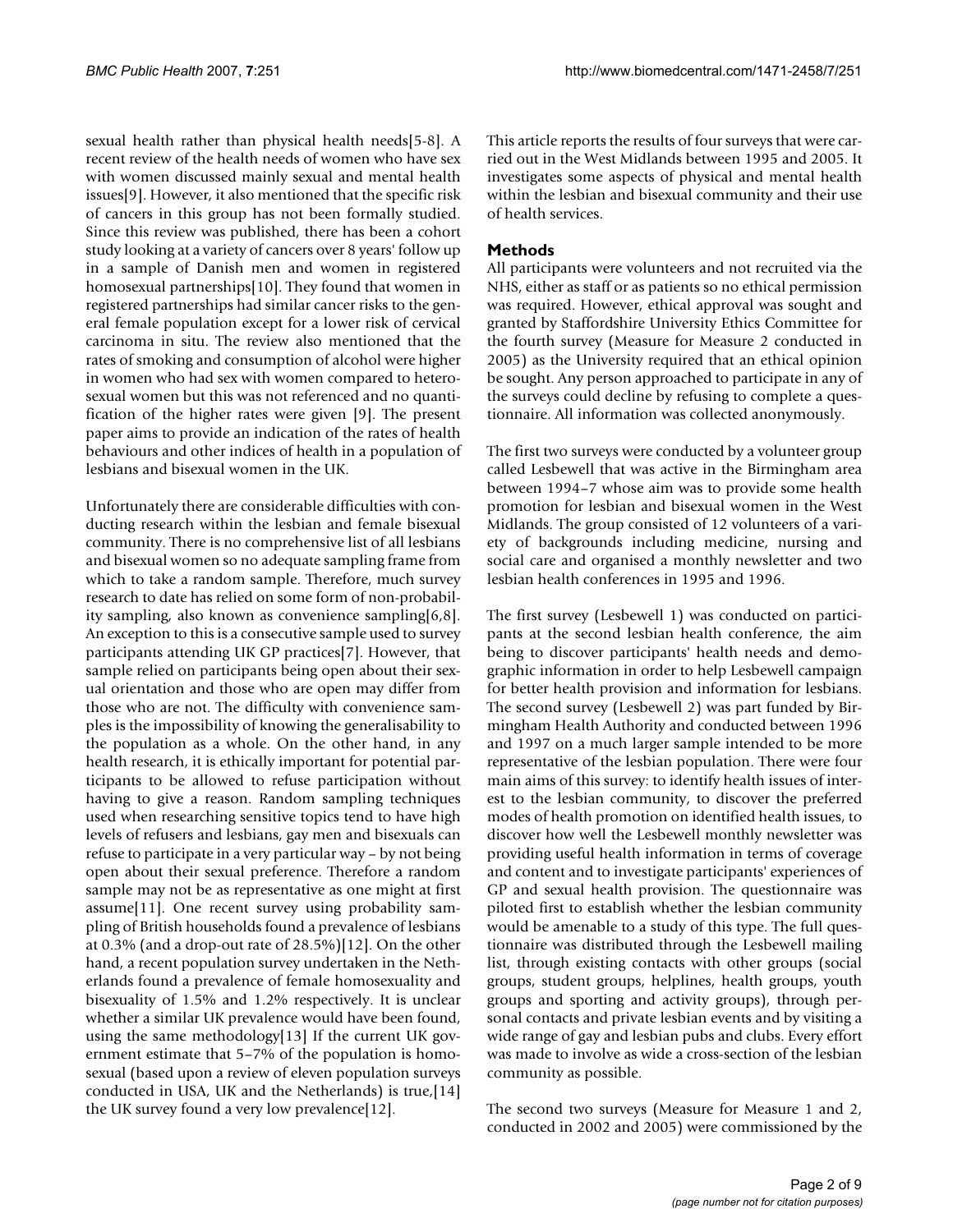West Midlands South Strategic Health Authority in partnership with the Gay Men's Health Network. They were project managed by Paul Sanderson in association with University of Birmingham (Measure for Measure 1) and Staffordshire University (Measure for Measure 2). They were targeted at both gay and bisexual men and lesbians with the aim to establish the wider health needs of the lesbian, gay and bisexual population of the West Midlands. The questionnaires focused on demographics (gender, age, location and employment status), health indicators and factors known to affect health such as smoking, alcohol and substance abuse, experience of primary health care services, sexual health and mental health, plus an additional set of gender specific questions. Only the results for women respondents are presented here. Participants were obtained through convenience sampling; paper questionnaires were distributed through lesbian and gay service providers, social venues, mailing lists, support groups, lesbian and gay projects and contacts to helplines. Measure for Measure 2 also had an online version of the questionnaire that was advertised on the internet via lesbian and gay websites and chat-rooms. Recruitment was restricted to participants aged over 16 years.

Examples of questions used in each of the surveys are shown in Table 1.

## **Results**

A total of 423 questionnaires were analysed from the Lesbewell studies (69 from Study 1, and 354 from Study 2), and 615 from Measure for Measure (449 from Study 1 and 166 from Study 2).

The Lesbewell 2 survey originally had 378 questionnaires returned but 24 were excluded because they had no personal details (1), spoilt (5), were completed by the same person identically (11) or were from heterosexual women (7). The Measure for Measure 1 and 2 surveys included 22 and 32 heterosexuals respectively. These were retained in the analyses because all of the women who identified as heterosexual also had homosexual encounters, mostly in the previous 12 months. The higher proportion of women identifying as heterosexual in the last study may be due to the use of internet data collection, as this may have included women who were not open about their homosexual encounters and did not access the lesbian social scene.

Demographic information from the four surveys was remarkably similar (see Table 2). The mean age varied between 29.0 and 32.5 years and 4.9%–7.0% were from a non-white ethnic background. Between 66–71% of respondents were either employed or self-employed but

|                                          | Lesbewell I                                                                                                                                             | Lesbewell 2                                                                                                                     | Measure for Measure 1                                                                                      | Measure for Measure 2                                                                                                   |
|------------------------------------------|---------------------------------------------------------------------------------------------------------------------------------------------------------|---------------------------------------------------------------------------------------------------------------------------------|------------------------------------------------------------------------------------------------------------|-------------------------------------------------------------------------------------------------------------------------|
| Sexual preference                        | Please indicate your sexuality.<br>Lesbian Bisexual Other<br>(please specify)                                                                           | Would you describe yourself<br>as Lesbian Bisexual Straight<br>Don't know Other                                                 | How would you describe<br>yourself? Lesbian, Gay,<br>Bisexual, Heterosexual,<br>Other                      | How would you describe<br>your sexual orientation or<br>sexuality - Lesbian, Gay,<br>Bisexual, Heterosexual,<br>Other   |
| Smoking                                  | I smoke                                                                                                                                                 |                                                                                                                                 | Do you smoke; how many<br>per day; age started smoking:                                                    | Do you smoke; how many<br>per day; ever tried to quit?                                                                  |
| Problem with<br>alcohol                  | I regularly drink heavily<br>(more than 10 pints or<br>equivalent a week or I would<br>like to cut down/stop<br>drinking)                               |                                                                                                                                 | Do you drink alcohol; how<br>much in a typical week; do<br>you think the amount you<br>drink is a problem? | How often might you drink 6<br>or more units of alcohol in<br>one session? 4 questions to<br>assess 'problem' drinking' |
| Mental health<br>problems/<br>depression | I have experienced<br>emotional/mental health<br>problems                                                                                               |                                                                                                                                 | Have you ever been<br>diagnosed with depression?                                                           | Have you ever been<br>diagnosed with depression?                                                                        |
| Suicide attempts                         |                                                                                                                                                         |                                                                                                                                 | Have you ever thought of<br>taking your own life; have you<br>ever attempted to take your<br>own life?     | Have you ever thought of<br>taking your own life; have you<br>ever attempted to take your<br>own life?                  |
| Eating disorders                         | I have/have had an eating<br>disorder eg anorexia nervosa,<br>bulimia nervosa                                                                           |                                                                                                                                 | N/A                                                                                                        | Have you ever been<br>diagnosed with an eating<br>disorder?                                                             |
| Out to GP                                | Are you out to your current<br>GP? Yes/no                                                                                                               | Are you out to him/her? Yes/<br>no/don't know                                                                                   | Are you out to your GP?                                                                                    | Have you disclosed your<br>sexuality to your GP?                                                                        |
| GP reaction                              | If you have come out to your<br>GP, please briefly describe<br>the reaction you received.<br>(Free text coded as positive,<br>indifferent or negative.) | What response did you get<br>when you came out? (Free<br>text coded as positive,<br>indifferent, negative or no<br>explanation) | N/A                                                                                                        | How did they react when<br>they became aware?                                                                           |

#### **Table 1: Examples of questions used in questionnaires**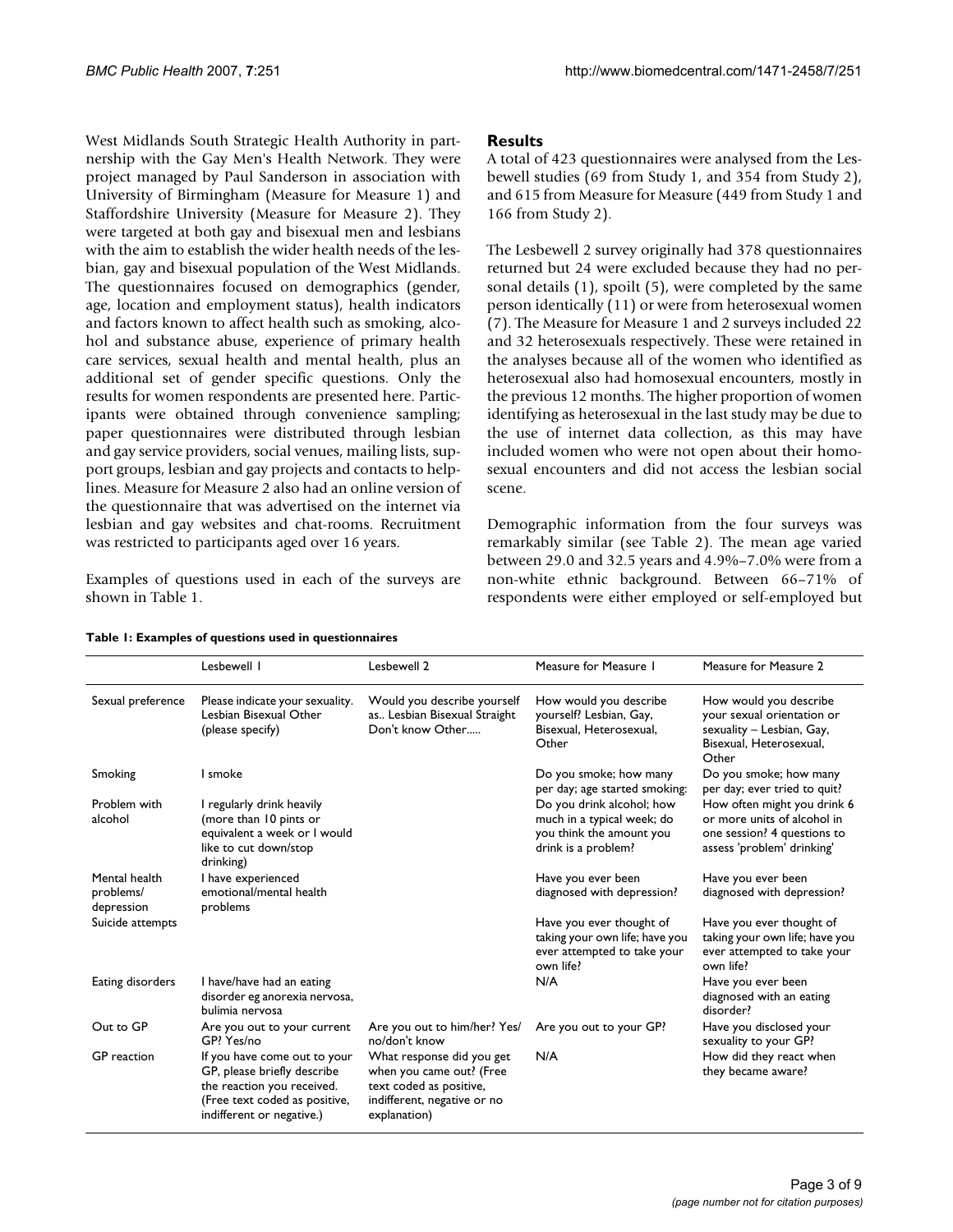|                             | Lesbewell I | Lesbewell 2 | Measure for Measure 1 | Measure for Measure 2 |
|-----------------------------|-------------|-------------|-----------------------|-----------------------|
| Date                        | 1996        | 1996–7      | 2002                  | 2005                  |
| Number of respondents       | 69          | 354         | 449                   | 166                   |
| Mean age (SD)               | 29.8(8.3)   | 32.5\$      | 29.0(9.1)             | 31.7(11.1)            |
| Non-white ethnic background | 5.8%        | 4.9%        | 6.2%                  | 9%                    |
| Parent                      | 15.9%       | N/A         | 17.2%                 | 15%                   |
| Live in West Midlands       | 72.4%       | 86.4%       | N/A                   | 91%                   |
| Employed                    | N/A         | 69.5%       | 66.2%                 | 75%                   |
| Health worker               | 39.1%       | 28.0%       | 4.7%                  | 13.3%                 |
| Identified as lesbian/gay   | 82.6%       | 81.6%       | 75.5%                 | 67%                   |
| Identified as bisexual      | 14.5%       | 11.0%       | 18%                   | 10%                   |
| Identified as heterosexual  |             |             | 5%                    | 19%                   |
| Identified as 'other'       |             |             | 1.5%                  | 4%                    |
| Mean age came out           | 21.3        | N/A         | N/A                   | 19.85                 |
| Out before age 16           | 14.7%       | N/A         | N/A                   | 24%                   |

#### **Table 2: Demographic information**

N/A – not available, \$ – weighted mean calculated from categories.

the proportion who identified as health workers ranged from 5–40%. Lesbwell 2 included any health worker in this category whereas Measure for Measure 1 and 2 recorded NHS workers only. Inevitably the highest proportion of health workers was from the health conference but it is interesting to note that the majority attending the conference did not identify themselves as health workers. Most respondents lived in the West Midlands (72.4%– 86.4%) and 15%–18% were parents.

With regard to sexual identity, the proportion who identified themselves as lesbian or gay women varied between 67–83% and the proportion of bisexual women remained relatively similar across the surveys at 10–18%. Lesbewell 1 and Measure for Measure 2 asked about when respondents had first identified themselves as lesbian or bisexual or at what age they started sexual relationships with women. The mean age that respondents came out (ie revealed their sexual orientation as lesbian or bisexual) was around 20 years old and between 15–24% came out before the age of 16.

## *Health indicators*

## *Health Risk Behaviours*

Smoking rates found across the four surveys varied between 42%–55% and similar rates were seen in all surveys (see Table 3). The rates that respondents reported having a problem with alcohol varied between 25%–37%.

## *Physical and mental health*

The Measure for Measure 1 and 2 surveys recorded selfreported height and weight and body mass indexes were calculated (see Table 3). The rates of obesity (BMI 30+) were  $16.9\%$  (n = 402) and  $15.7\%$  (n = 139) respectively. Only Lesbewell 1 and Measure for Measure 2 collected information on self-reported eating disorder. The first survey found a high rate of 15.9% whereas the second found a lower rate of 5%. The prevalence of mental health problems was remarkably similar over the surveys at 31%– 35% and the rate of suicide attempts varied between 20%–31%.

## *Health screening*

Two screening behaviours were recorded in both Lesbewell 1 and Measure for Measure 2 (see Table 3). The rates of breast self-examination were between 50.7% and 40% and for cervical screening attendance were 55.1% to 60.8%.

## *General practice issues*

Over 95% of respondents were registered with a GP. The proportion who revealed their sexual orientation as lesbian or bisexual to their GP varied between 29% to 45% (see Table 4). In Lesbewell 1, 46.4% stated that they had experienced homophobia from some part of the health service. In Lesbewell 2, the proportion of health workers who were 'out' to their GP was no different from the whole group. Just over 50% of participants in all surveys had a positive reaction from their GP only and this did not appear to change in the different surveys. However, the proportion with overtly negative reactions varied from 17.4% to 2%. From the Lesbewell 2 survey there were a variety of GP negative reaction quotes. Comments included 'would you like counselling?' 'there's plenty of time for a family yet' and 'its unnatural'. Other GPs responded by being 'aggressive and unhelpful', putting 'large red print on medical notes', by 'ignoring what I said and continuing to ask about contraception' and by putting 'note on doctor's file stating involved in perversion'.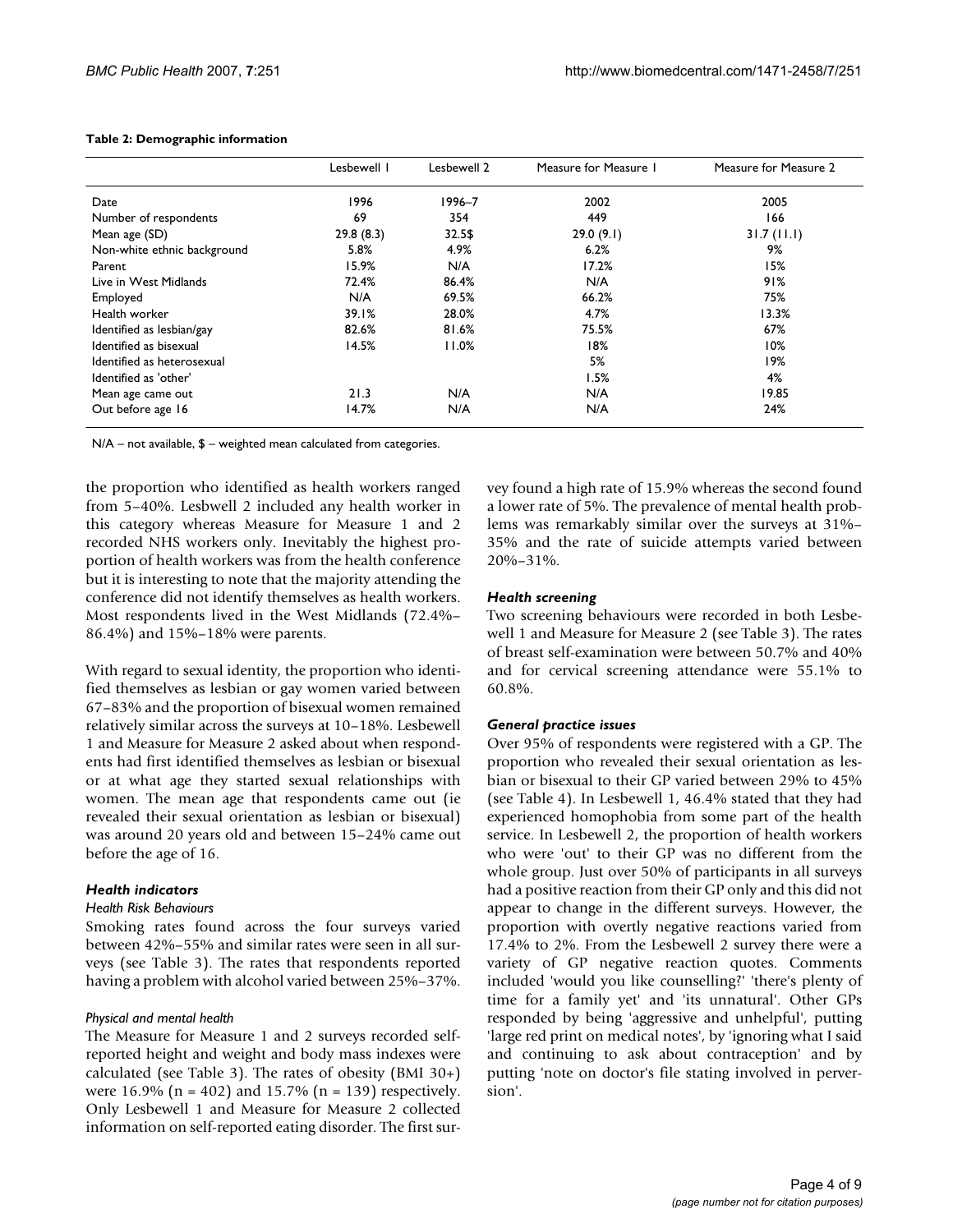#### **Table 3: Health indicators and screening results**

|                                                          | Lesbewell I | Lesbewell 2 | Measure for Measure 1 | Measure for Measure 2 |
|----------------------------------------------------------|-------------|-------------|-----------------------|-----------------------|
| Smoke                                                    | 42.0%       | N/A         | 54.8%                 | 48%                   |
| Problem with alcohol                                     | 26.1%       | N/A         | 22.7%                 | 37%                   |
| Obese                                                    | N/A         | N/A         | 16.9%                 | 15.7%                 |
| Eating disorder                                          | 15.9%       | N/A         | N/A                   | 5%                    |
| Emotional/mental health problems or diagnosed depression | 34.8%       | N/A         | 31.4%                 | 35%                   |
| Suicide attempts                                         | N/A         | N/A         | 31.3%                 | 20%                   |
| Breast self examination                                  | 50.7%       | N/A         | 53.9%                 | 40%                   |
| Cervical smear attendance                                | 55.1%       | N/A         | 55.7%                 | 60.8%                 |

N/A – not available

## **Discussion**

Our findings are notably different from rates for similar problems found in routinely collected data. It is acknowledged that the methods of data collection are very different (interviews rather than questionnaire in some cases) so results may well not be comparable. However, the large differences for some outcomes are unlikely to be due to differences in data collection methods alone. For example, the smoking rates found in the surveys were twice the current West Midlands regional average of 21% (women aged 16 or over) [15] and the UK national smoking rate for single women aged 16 or over is 28%[16] (see Table 5). Also, having a problem with alcohol was more than double the current West Midlands regional average for women aged 16 or over of 7% (who drank more than six units on at least one day in the previous week) [15] and the equivalent UK national figure for single women aged 16 or over is 19% [16]. On the other hand, neither of Measure for Measure obesity rates were particularly higher than the West Midlands regional average of 15.6% (95%CI 15.2–16.1%) [17]. Also, the estimated UK prevalence rates for anorexia nervosa are 0.5–1% and for bulimia nervosa are 1–3% so there is little evidence for a higher rate of eating disorders in the Measure for Measure 2 survey [18]. It is possible that the high rate in the Lesbewell 1 survey was because it was undertaken at a health conference which may have preferentially attracted women with eating disorders.

The prevalence of mental health problems found in the surveys  $(\sim 35\%)$  appears to be much higher than the

10.8% prevalence of mixed anxiety and depressive disorder for women in the general community [19] (see Table 5). Similarly, the lifetime attempted suicide rate  $(\sim 20 -$ 30%) was higher than the national rate of 14% rate of adults who have considered suicide at some point in their lives [19].

It is estimated that the proportion of women in the general population that practice breast self examination is between 33% [20] and 45% [21] so the rates found here seem higher than average. However the 2002 estimate of the percentage of target population screened for cervical cancer for women aged 25–64 in the West Midlands is 82.0%, considerably higher than the proportion in both the Lesbewell 1 and Measure for Measure 2 surveys [22].

If the current UK government estimate of between 5–7% of the population being homosexual is correct,[14] in the West Midlands of approximately 2 million adult females this would equate to 120,000 lesbians and bisexual women. Therefore a survey of 449 women (Measure for Measure 1) may have surveyed less than 0.5% of the West Midlands population of lesbian and bisexual women.

There are considerable weaknesses that are inherent in cross-sectional surveys such as those presented here. For example, cross-sectional surveys by their nature cannot establish causation. Therefore, there can be no inference that being lesbian and bisexual is the causal reason why there were such high smoking rates because there is likely to be confounding factors such as social environment. The

#### **Table 4: General practice results**

|                         | Lesbewell I | Lesbewell 2 | Measure for Measure 1 | Measure for Measure 2 |
|-------------------------|-------------|-------------|-----------------------|-----------------------|
| Registered with GP      | 94.2%       | 93.2%       | N/A                   | 96.2%                 |
| Out to GP               | 29.0%       | 35.9%       | 37.6%                 | 45%                   |
| Positive GP reaction    | 52.2%       | 53.0%       | N/A                   | 51%                   |
| Indifferent GP reaction | 30.4%       | 32.8%       | N/A                   | 46%                   |
| Negative GP reaction    | 17.4%       | 11.9%       | N/A                   | 2%                    |

N/A – not available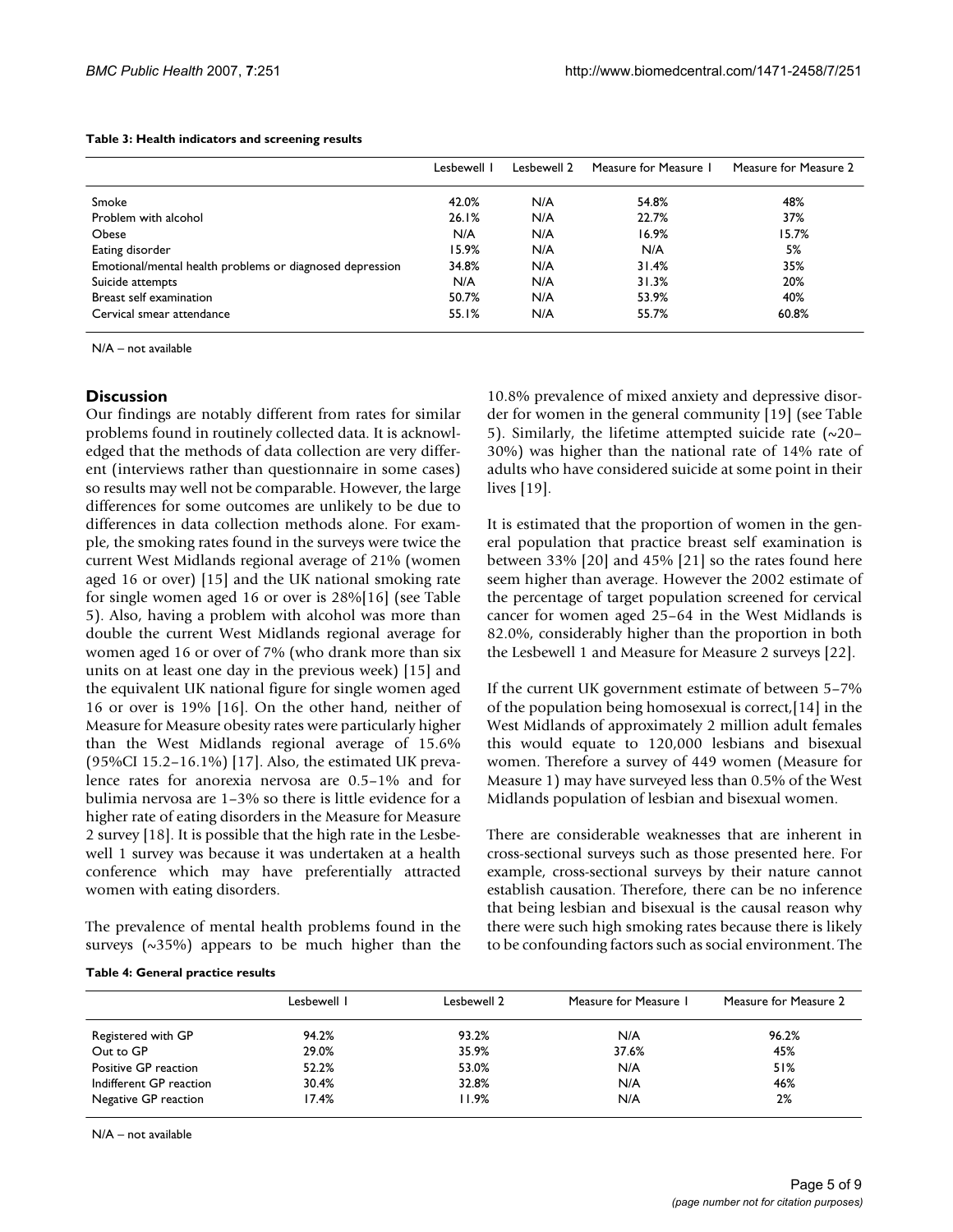| Health indicator                  | Range from surveys | Previous UK research on<br>lesbian and bisexual women | Similar results from routinely collected data                         |
|-----------------------------------|--------------------|-------------------------------------------------------|-----------------------------------------------------------------------|
| Smoking                           | $42 - 55%$         | N/A                                                   | 21% (W Midlands women aged 16+) 28%<br>(UK single women aged 16+)     |
| Alcohol                           | $23 - 37%$         | N/A                                                   | 7% (W Midlands women aged 16+) 19%<br>(UK single women aged 16+)      |
| Obesity                           | $16 - 17%$         | N/A                                                   | 16% (W Midlands women aged 16+) 19%<br>(UK single women aged 16+)     |
| Eating disorders                  | $5 - 16%$          | N/A                                                   | 0.5-1% Anorexia Nervosa, 1-3% Bulimia Nervosa<br>(UK male and female) |
| Mental health problems/depression | $31 - 35%$         | (RR 1.24)                                             | 10.8% mixed anxiety and depression (UK women)                         |
| Lifetime suicide rate             | $20 - 31%$         | N/A                                                   | 14% (UK adults)                                                       |
| Breast self-examination           | $40 - 51%$         | 40%                                                   | 33–45% (UK female population)                                         |
| Cervical smear attendance         | $55 - 61%$         | 55%                                                   | 82% (W Midlands women aged 25–64)                                     |

#### **Table 5: Comparison of results**

mental health problems category was self defined so could have been answered very differently by some respondents compared to others. The different surveys were carried out by different teams, using different methods which means that the results may not be comparable. The methodology used may not have been rigorously applied, particularly in the earlier surveys. Also the different definitions used to describe a variety of the measures can cause considerable uncertainty as to whether the results from one study are comparable with another. Another limitation was that definitions used in the surveys were not the same as those in the national statistics, even though every effort was made to find the most comparable definitions. Another weakness was the use of convenience samples and it is likely that the results have considerable selection and responder biases and so cannot give a very accurate picture of the health of lesbians and bisexual women in the West Midlands. For the first three surveys there were no records of the source of participant responses so it cannot be determined whether the samples obtained from, for example, sports and activity groups were any different from those obtained from helplines or support groups. Measure for Measure 2 recorded place of questionnaire completion and conducted subsample analyses to identify any differences. There were no differences between the different methods of paper questionnaire distribution, but there were differences between paper and online questionnaire completions. Women who completed the questionnaire online were less likely to be 'out' about their sexuality, less likely to smoke, and more likely to be obese and exercise less. Also, as all information was recorded anonymously, there is no way to tell whether the same participant completed more than one questionnaire.

The size of the four surveys varied considerably but many of the results were similar. The results possibly suggest a minority group with a less healthy lifestyle than the general population in the West Midlands, suggested by the considerably higher rates of smoking, alcohol and mental health problems. It is unclear as to the generalisability of these findings to the total population of lesbian and bisexual women in the West Midlands or in the rest of the UK. Unfortunately, there is very little published information with which to compare. Only a handful of surveys have been published, for example the UK Lesbians and Healthcare Survey 1997–8 [23]. This survey was conducted on 1066 lesbians living throughout the UK and only looked at breast self-examination, participation and experience of mammography and cervical screening and risk perceptions about breast and cervical cancer. The regular attendance for cervical screening was 55% and for breast selfexamination was 40%, similar results to those found in the surveys presented here (see Table 5). There are no equivalent UK national surveys on the other aspects of physical and mental health and health behaviours discussed here and no currently published systematic reviews of UK lesbian health research findings.

There are potential implications of the smoking and alcohol results found. Since the self-report smoking rates are high, subsequent rates of cardiovascular diseases and cancer may possibly be correspondingly higher in lesbian and bisexual women. Similarly, the apparently high rates of alcohol intake may possibly cause an increase in corresponding diseases such as hepatitis and cirrhosis of the liver. It is currently unknown whether this is in fact the case, because there are no routinely measured details on sexual preference within hospital activity data or National Statistics survey data. As a result, if disease rates are higher within the lesbian and female bisexual population, this has remained largely hidden. There are currently plans to implement pilot projects examining the feasibility of sexual preference monitoring and this initiative is to be welcomed [24]. There is very little evidence to date as to the actual incidence of cardiovascular disease and cancers in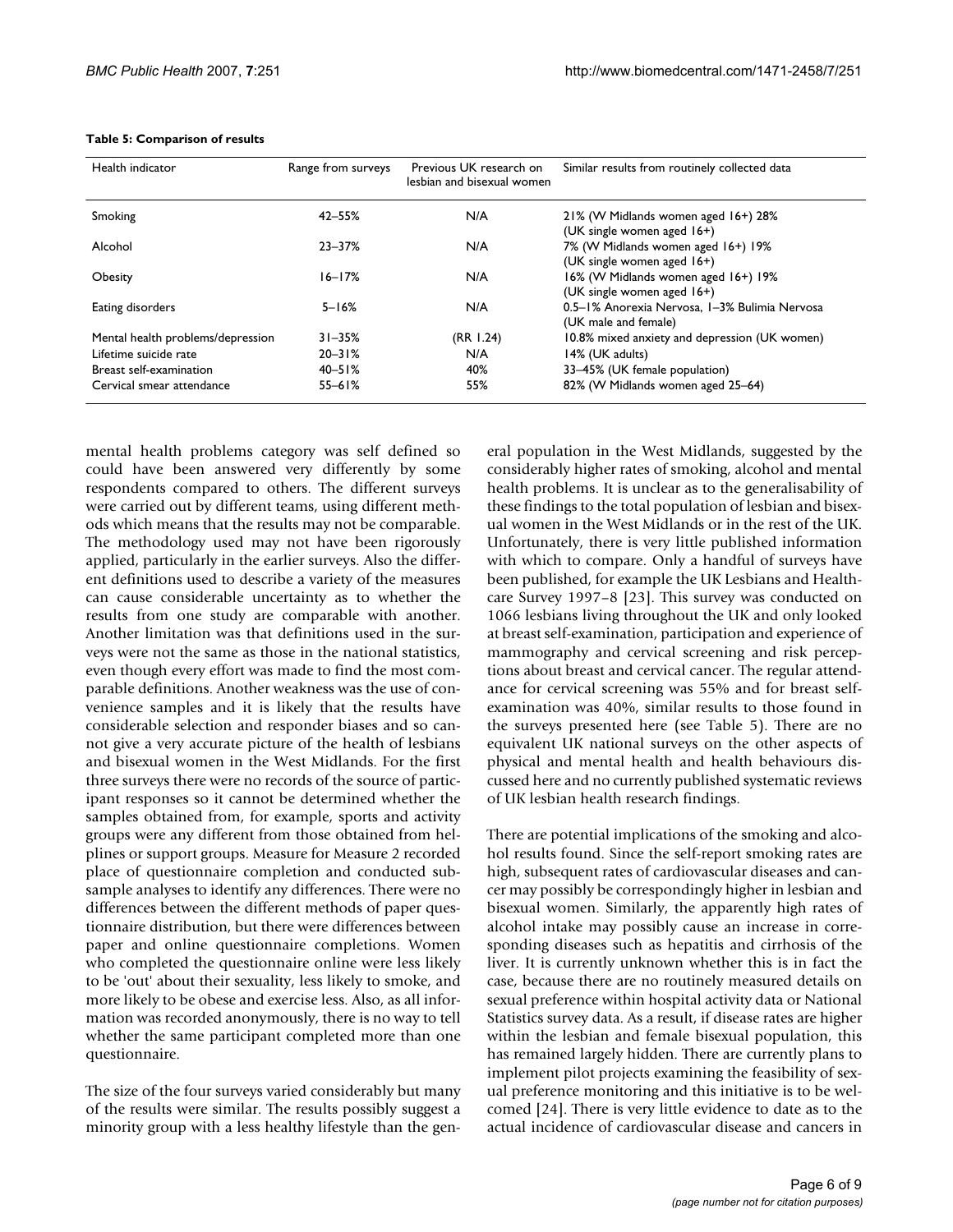lesbians and bisexual women in the UK. The best quality evidence to date is from a recently conducted cohort study based on the Danish homosexual partnership register linked to the Danish Cancer Registry [10]. There were 1,600 women included, which unfortunately was probably of insufficient power to detect relatively low incidence rates with statistically significance. There is also the problem that those women who are civil partnered may differ from those who are not (e.g. they may be more likely to be open about their sexuality). With the UK Civil Partnerships Act 2004 introduced, the same approach could be tried in the UK with a larger population. (There were already over 1000 female registered partnerships by 31st January 2006 [25].)

However, one of the reasons why sexual preference has not been recorded in routinely collected information in the past is because it has been thought that many within the gay community will not be open about their identity for a variety of reasons including fear of discrimination. It is noticeable that in the 2005 Measure for Measure survey, 45% of respondents were out to their GP but the reasons for non-disclosure were not collected. It would be useful to collect reasons for non-disclosure to GPs or other parts of the health service in future research.

The apparent low rates of cervical smear attendance compared to the female population in the West Midlands may partly be in response to fear of a negative response. Qualitative research has suggested that approximately 38% of non-attenders do not attend because of negative aspects of the procedure [26]. Another possibility may be that some health care providers have suggested in the past that women who do not have sex with men are at low risk of cervical cancer so do not need to attend for cervical smears. This may be the reason for approximately 40% of non-attendance by lesbians [26] Future health education campaigns targeted specifically at lesbians could usefully address these perceptions and fears and medical professionals could be made more aware of the particular needs of their lesbian clients.

Regarding mental health, the findings of these surveys are similar to those in a recently completed study carried out in England and Wales that found a higher relative risk for psychological distress (RR 1.24, 95%CI 1.07–1.43) [6] in lesbian and bisexual women compared to heterosexual women. This is echoed in research from abroad finding higher suicide attempt rates in lesbians compared to heterosexual women (RR 2.06, 95%CI 1.71–2.48)[27]. There has been debate around the reasons for the apparently higher rates of mental health problems within the gay community. This has largely focused around whether problems found are largely intrinsically due to being homosexual or bisexual or whether because of societal

factors such as discrimination. The change in the political climate in the UK provides us with an opportunity to test this out. The repeal of Section 28 of the Local Government Act, the implementation of the Employment Equality (sexual orientation) Regulations 2003, Civil Partnerships Act 2004. The Equality Act (Sexual Orientation) Regulations 2007 which outlaws sexual orientation discrimination in the provision of goods and services should provide an environment where overt discrimination gradually fades away. As a result, we may have a chance to find out whether the apparent current high levels of mental health problems and suicide attempts will gradually decrease.

A possible initiative to counter the apparently high rates of smoking and alcohol problems found in these surveys could be to run special anti-smoking groups and alcohol support group for lesbians and bisexual women only. There is anecdotal evidence that some lesbians and bisexual women are reluctant to attend support groups that are run principally for the majority heterosexual community, where they are likely the only one who is 'different' and that even where the health worker is 110% supportive and gay friendly, this feeling of difference may tend to put some lesbian and bisexual women off. In response to a high level of perceived demand, a lesbian sexual health service has been piloted in Glasgow[29]. Qualitative research would help to determine whether a similar smoking cessation service, for example, would fulfil a specific health need and better quality quantitative research may indicate whether there are sufficient numbers to warrant the provision of such a service.

Plainly, any overt discrimination within the health service is not acceptable and active steps have recently been taken to increase awareness of the issues [30-32]. It was gratifying that the homophobic comments that were published in the rapid responses section of the BMJ website [33] in response to the article about the health needs of women who have sex with women [9] were swiftly denounced by other health workers including the employer of one of the persons concerned. NHS professionals have a contractual duty to provide clinical care based on the best available evidence. Clearly there is a training issue for NHS employees which may have been partially addressed by the Knowledge and Skills Framework core dimension 6 covering equality and diversity. It is important that this is fully inclusive of lesbian and gay issues and related health indicator profiling. In order to fulfil this need it is important to have access to quality information on the health needs of the lesbian, gay and bisexual population. The survey research reported here aims to go some way towards filling the information gap that currently exists, but clearly much more and better quality research will be required in order to obtain a fuller picture.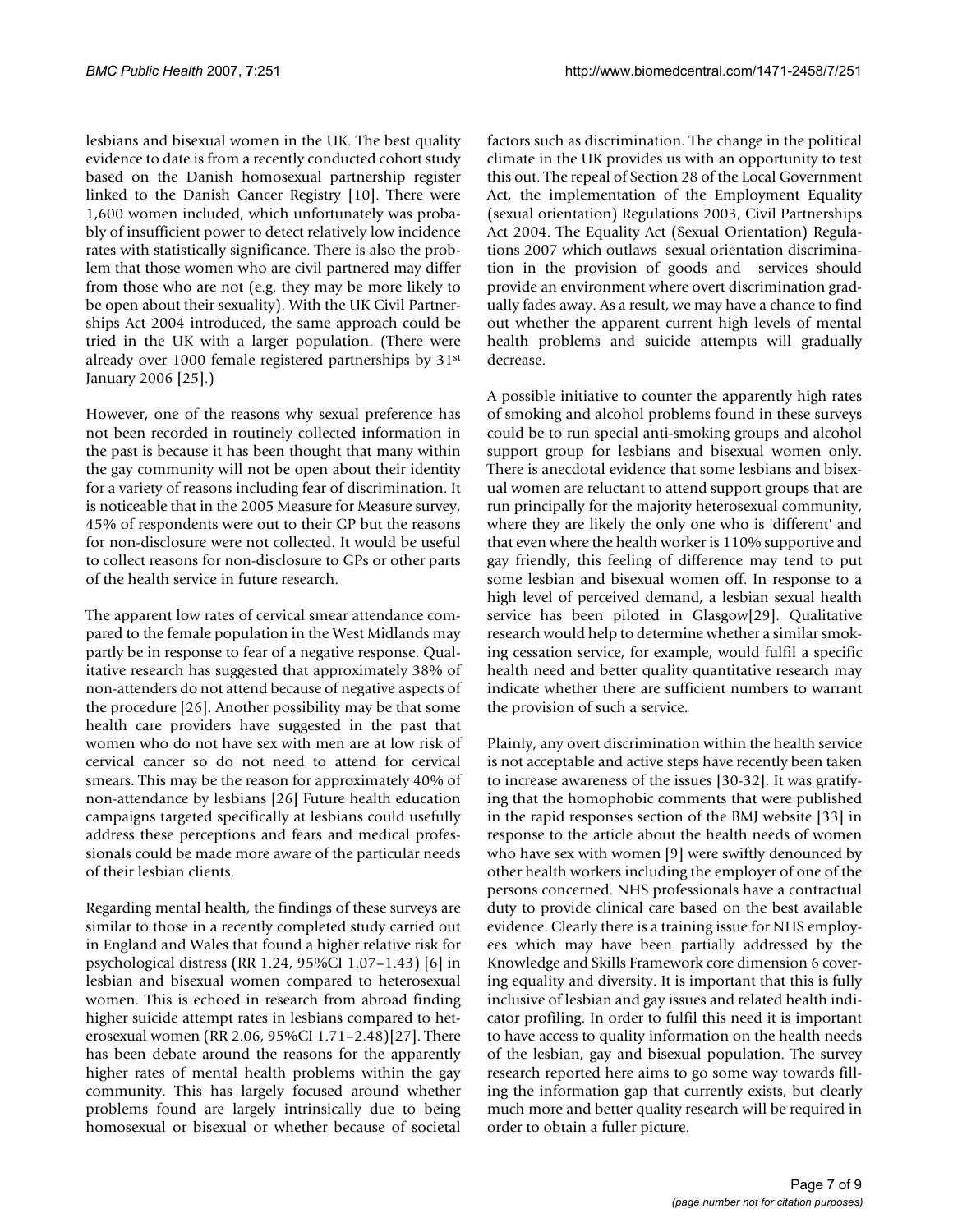## **Abbreviations**

BMI – Body Mass index

BMJ – British Medical Journal

GP – General Practitioner

NHS – National Health Service

RR – relative risk

UK – United Kingdom

USA – United States of America

## **Competing interests**

The author(s) declare that they have no competing interests.

## **Authors' contributions**

CM performed the Lesbewell surveys in 1995–7, completed the statistical analysis in 2006 and has drafted the manuscript and responded to peer review comments. EB performed the statistical analysis on the second Measure for Measure survey and advised and commented on the manuscript and peer review comments. PS conducted both of the Measure for Measure surveys and commented on the manuscript.

All authors have read and approved the final manuscript

## **Funding**

Lesbewell – Birmingham City Council, West Midlands South Strategic Health Authority. Measure for Measure – West Midlands south strategic Health Authority

## **Acknowledgements**

Other members of the Lesbewell Group. Gay Mens' Service Providers. Dr Gary Wood.

## **References**

- Stonewall. Women and general health needs [[http://](http://www.stonewall.org.uk/information_bank/health/lesbian_gay__bisexual_health_care_needs/1341.asp) [www.stonewall.org.uk/information\\_bank/health/](http://www.stonewall.org.uk/information_bank/health/lesbian_gay__bisexual_health_care_needs/1341.asp) lesbian\_gay\_bisexual\_health\_care\_needs/1341.asp]. accessed 29/05/ 2006
- 2. Aaron DJ, Markovic N, Danielson ME, Honnold JA, Janosky JE, Schmidt NJ: **[Behavioral risk factors for disease and preventive](http://www.ncbi.nlm.nih.gov/entrez/query.fcgi?cmd=Retrieve&db=PubMed&dopt=Abstract&list_uids=11392943) [health practices among lesbians.](http://www.ncbi.nlm.nih.gov/entrez/query.fcgi?cmd=Retrieve&db=PubMed&dopt=Abstract&list_uids=11392943)** *American Journal of Public Health* 2001, **91(6):**972-5.
- 3. Diamant AL, Wold C, Spritzer K, Gelberg L: **[Health behaviours,](http://www.ncbi.nlm.nih.gov/entrez/query.fcgi?cmd=Retrieve&db=PubMed&dopt=Abstract&list_uids=11115206) health status, and access to and use of health care: A popu[lation-based study of lesbian, bisexual and heterosexual](http://www.ncbi.nlm.nih.gov/entrez/query.fcgi?cmd=Retrieve&db=PubMed&dopt=Abstract&list_uids=11115206) [women.](http://www.ncbi.nlm.nih.gov/entrez/query.fcgi?cmd=Retrieve&db=PubMed&dopt=Abstract&list_uids=11115206)** *Archives of Family Medicine* 2000, **9:**1043-1051.
- 4. Pitts M, Smith A, Mitchell A, Patel S: **Private Lives. A report on the health and wellbeing of LGBTI Australians. Australian Research Centre in Sex, Health and Society.** La Trobe University, Melbourne, Australia; 2006.
- 5. Henderson L, Reid D, Hickson F, McLean S, Cross J, Weatherburn P: **First, service. Relationships, sex and health among lesbian and bisexual women.** *Sigma Research London* 2002.
- 6. King M, McKeown E, Warner J, Ramsay A, Johnson K, Cort C, Wright L, Blizard Davidson O: **[Mental health and quality of life of gay](http://www.ncbi.nlm.nih.gov/entrez/query.fcgi?cmd=Retrieve&db=PubMed&dopt=Abstract&list_uids=14645028) [men and lesbians in England and Wales: controlled, cross](http://www.ncbi.nlm.nih.gov/entrez/query.fcgi?cmd=Retrieve&db=PubMed&dopt=Abstract&list_uids=14645028)[sectional study.](http://www.ncbi.nlm.nih.gov/entrez/query.fcgi?cmd=Retrieve&db=PubMed&dopt=Abstract&list_uids=14645028)** *British Journal of Psychiatry* 2003, **183:**552-8.
- 7. King M, Nazareth I: **[The health of people classified as lesbian,](http://www.ncbi.nlm.nih.gov/entrez/query.fcgi?cmd=Retrieve&db=PubMed&dopt=Abstract&list_uids=16681849) [gay and bisexual attending family practitioners in London: a](http://www.ncbi.nlm.nih.gov/entrez/query.fcgi?cmd=Retrieve&db=PubMed&dopt=Abstract&list_uids=16681849) [controlled study.](http://www.ncbi.nlm.nih.gov/entrez/query.fcgi?cmd=Retrieve&db=PubMed&dopt=Abstract&list_uids=16681849)** *BMC Public Health* 2006, **6:**127.
- 8. Warner J, McKeown E, Griffin M, Johnson K, Ramsay A, Cort C, King M: **[Rates and predictors of mental illness in gay men, lesbians](http://www.ncbi.nlm.nih.gov/entrez/query.fcgi?cmd=Retrieve&db=PubMed&dopt=Abstract&list_uids=15572738) [and bisexual men and women.](http://www.ncbi.nlm.nih.gov/entrez/query.fcgi?cmd=Retrieve&db=PubMed&dopt=Abstract&list_uids=15572738)** *British Journal of Psychiatry* 2004, **185:**479-485.
- 9. Hughes C, Evans A: **[Health needs of women who have sex with](http://www.ncbi.nlm.nih.gov/entrez/query.fcgi?cmd=Retrieve&db=PubMed&dopt=Abstract&list_uids=14576218) [women.](http://www.ncbi.nlm.nih.gov/entrez/query.fcgi?cmd=Retrieve&db=PubMed&dopt=Abstract&list_uids=14576218)** *BMJ* 2003, **327:**939-40.
- 10. Frisch M, Smith E, Grulich A, Johansen C: **[Cancer in a population](http://www.ncbi.nlm.nih.gov/entrez/query.fcgi?cmd=Retrieve&db=PubMed&dopt=Abstract&list_uids=12777359)[based cohort of men and women in registered homosexual](http://www.ncbi.nlm.nih.gov/entrez/query.fcgi?cmd=Retrieve&db=PubMed&dopt=Abstract&list_uids=12777359) [partnerships.](http://www.ncbi.nlm.nih.gov/entrez/query.fcgi?cmd=Retrieve&db=PubMed&dopt=Abstract&list_uids=12777359)** *Am J Epidemiol* 2003, **157:**966-72.
- 11. Fish J: **Sampling Issues in Lesbian and Gay Psychology: Challenges in Achieving Diversity. Unpublished Manuscript.** De Montford University, Leicester; 2003.
- 12. Bogaert AF, Friesen C: **[Sexual orientation and height, weight](http://www.ncbi.nlm.nih.gov/entrez/query.fcgi?cmd=Retrieve&db=PubMed&dopt=Abstract&list_uids=11911936) [and age of puberty: new tests from a British national proba](http://www.ncbi.nlm.nih.gov/entrez/query.fcgi?cmd=Retrieve&db=PubMed&dopt=Abstract&list_uids=11911936)[bility sample.](http://www.ncbi.nlm.nih.gov/entrez/query.fcgi?cmd=Retrieve&db=PubMed&dopt=Abstract&list_uids=11911936)** *Biological Psychology* 2002, **59:**135-45.
- 13. Bakker FC, Sandfort TG, Vanwesenbeeck I, van Lindert H, Westert GP: **Do homosexual persons use care services more frequently than heterosexual persons: Findings from a Dutch population survey.** *Social Science and Medicine* 2006, **63:**2022-30.
- 14. Department of Trade and Industry: **Final regulatory impact** assessment: Civil Partnerships Act. [www.dti.gov.uk/files/file23829.pdf](http://www.dti.gov.uk/files/file23829.pdf)]. accessed 18/12/06<br>ONS: General Household Survey. 2004 [http://www.statis
- 15. ONS: General Household Survey. [tics.gov.uk/downloads/theme\\_compendia/GHS04/](http://www.statistics.gov.uk/downloads/theme_compendia/GHS04/GHS04contents.pdf) [GHS04contents.pdf](http://www.statistics.gov.uk/downloads/theme_compendia/GHS04/GHS04contents.pdf)]. accessed 29/05/2006
- 16. ONS: **General Household Survey.** 2004 [[http://www.statis](http://www.statistics.gov.uk/ghs) [tics.gov.uk/ghs](http://www.statistics.gov.uk/ghs)]. accessed 3/8/06
- 17. **West Midlands Regional Observatory and West Midlands Public Health Observatory. West Midlands Regional Lifestyle Survey. Regional Report** 2005 [[http://www.wmro.orstand](http://www.wmro.org/standardTemplate.aspx/Home/OurResearch/RegionalLifestyleSurvey)ardTemplate.aspx/Home/OurResearch/RegionalLifestyleSur accessed 29/05/2006
- 18. Pratt BM, Woolfenden SR: **Interventions for preventing eating disorders in children and adolescents.** *The Cochrane Database of Systematic Reviews* 2002.
- 19. ONS: **Mental health: One in six adults have a neurotic disor**der. **der.** [[http://www.statistics.gov.uk/CCI/nug](http://www.statistics.gov.uk/CCI/nugget.asp?ID=1333&Pos=5&ColRank=2&Rank=224) [get.asp?ID=1333&Pos=5&ColRank=2&Rank=224](http://www.statistics.gov.uk/CCI/nugget.asp?ID=1333&Pos=5&ColRank=2&Rank=224)]. accessed 29/05/ 2006
- 20. Nekhlyodov L, Fletcher SW: **Is it time to stop teaching breast self-examination?** *Canadian Medical Association* 2001, **164(13):**1851-2.
- 21. Fish J: **Understanding lesbians' healthcare behaviour: the case of breast self-examination.** *Social Science and Medicine* 2003, **56:**235-45.
- 22. ONS: **Cervical and breast cancer: screening and age-standardised death rates, by NHS Regional Office area.** *Regional Trends* 2002, **38:** [[http://www.statistics.gov.uk/StatBase/ssdata](http://www.statistics.gov.uk/StatBase/ssdataset.asp?vlnk=7754&Pos=4&ColRank=2&Rank=272) [set.asp?vlnk=7754&Pos=4&ColRank=2&Rank=272\]](http://www.statistics.gov.uk/StatBase/ssdataset.asp?vlnk=7754&Pos=4&ColRank=2&Rank=272). accessed 29/05/ 2006
- 23. Fish J, Anthony D: **UK National Lesbians and Healthcare Survey.** *Women and Health* 2005, **41(3):**27-45.
- 24. Sharma S: **Presentation to PRISM lunchtime event to mark** LGBT history month. Department of Health, London. 23rd Feb 2006
- 25. General Register Office: **News. Civil partnership registrations.** [[http://www.gro.gov.uk/gro/content/news/](http://www.gro.gov.uk/gro/content/news/Civil_partnership_numbers.asp)
	- [Civil\\_partnership\\_numbers.asp](http://www.gro.gov.uk/gro/content/news/Civil_partnership_numbers.asp)]. accessed 29/05/2006
- 26. Fish J, Wilkinson S: **Cervical screening.** In *Women's health: An international reader* Edited by: Ussher JM. Leicester, British Psychological Society; 1999.
- 27. Mathy RM: **Suicidality and sexual orientation in five continents: Asia, Australia, Europe, North America and South America.** *International Journal of Sexuality and Gender Studies* 2002, **7(2–3):**215-225.
- Carr SV, Scoular A, Elliott L, llett R, Meager M: [A community](http://www.ncbi.nlm.nih.gov/entrez/query.fcgi?cmd=Retrieve&db=PubMed&dopt=Abstract&list_uids=10567057)**[based lesbian sexual health service – Clinically justified or](http://www.ncbi.nlm.nih.gov/entrez/query.fcgi?cmd=Retrieve&db=PubMed&dopt=Abstract&list_uids=10567057) [politically correct?](http://www.ncbi.nlm.nih.gov/entrez/query.fcgi?cmd=Retrieve&db=PubMed&dopt=Abstract&list_uids=10567057)** *British Journal of Family Planning* 1999, **25(3):**93-5.